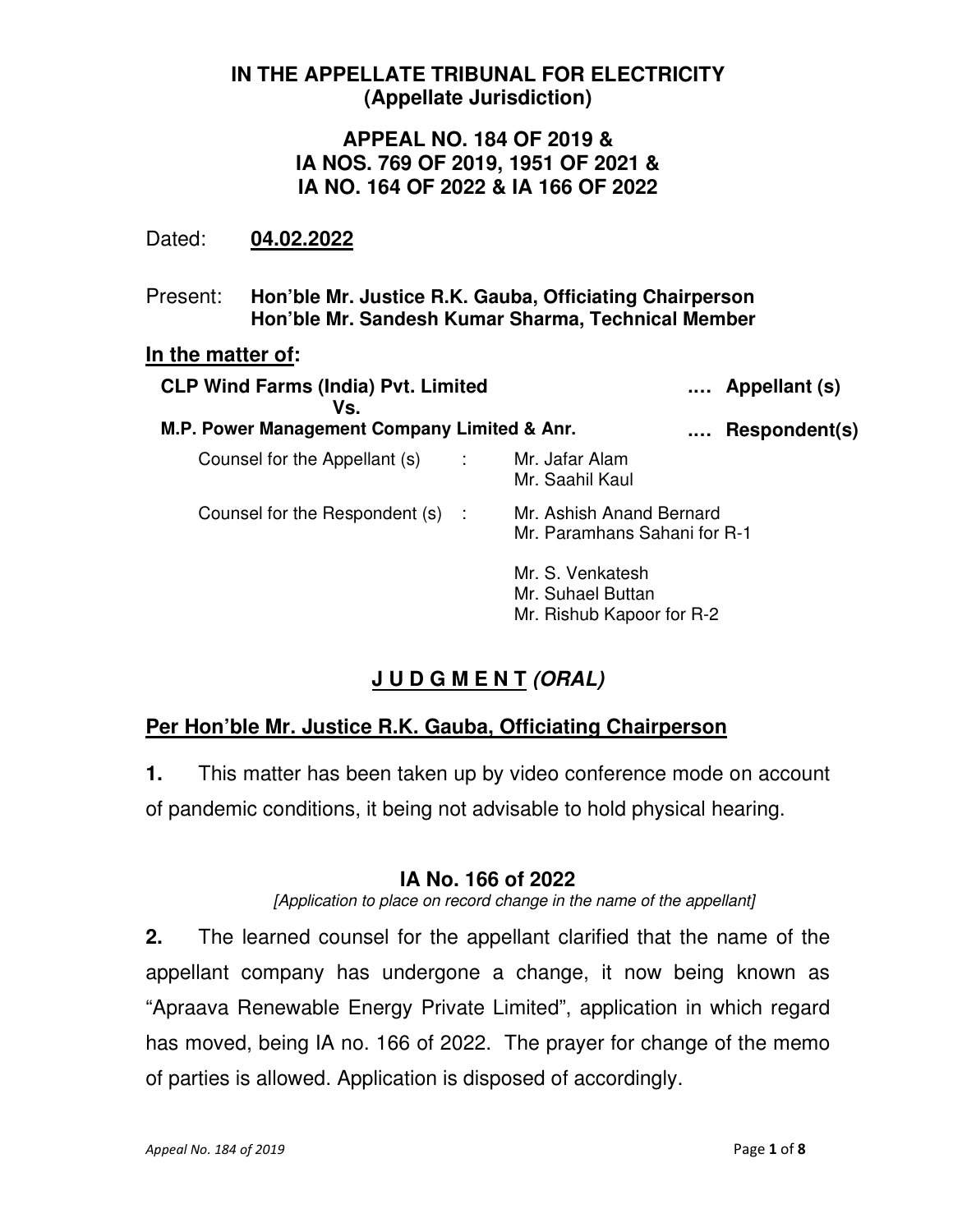### **APPEAL NO. 184 OF 2019 & IA NOS. 769 OF 2019, 1951 OF 2021 & IA NO. 164 OF 2022**

**3.** This matter pertains to Court-I which is presently dysfunctional on account of vacancies in the offices of Hon'ble Chairperson and Technical Member. The appellant before us is a small wind energy generator which has a long terms arrangement in the shape of Power Purchase Agreement (PPA) with the first respondent – M.P. Power Management Company Limited (MPPMCL), which procures power from the appellant on behalf of the distribution licensee operating in the state of Madhya Pradesh, the second respondent being the Madhya Pradesh Electricity Regulatory Commission ("State Commission", for short).

**4.** The grievances of the appellant relate to non-payment of energy bills by the first respondent in time, despite there being repetitive orders to that effect by the State Commission. Having regard to the financial distress in which the appellant has been consequently placed, as explained by the learned counsel, we find the matter meriting urgent hearing. Therefore, in exercise of the power vested on him by virtue of Section 118 read with Section 122 of the Electricity Act, 2003, the first of us (Justice R.K. Gauba) has directed the matter to be transferred from the file of Court-I to this court for consideration.

**5.** We have heard the learned counsel for the parties.

**6.** There is no dispute as to the fact that the first respondent has been in default almost consistently in timely or full payments of the energy bills raised by the appellant in terms of the Power Purchase Agreement (PPA). There is also no dispute as to the fact that this dispute arising from such conduct of the first respondent had been taken before the State Commission which, by its Orders dated 02.09.2016 in Petition no. 33 of 2016 and 26.04.2017 in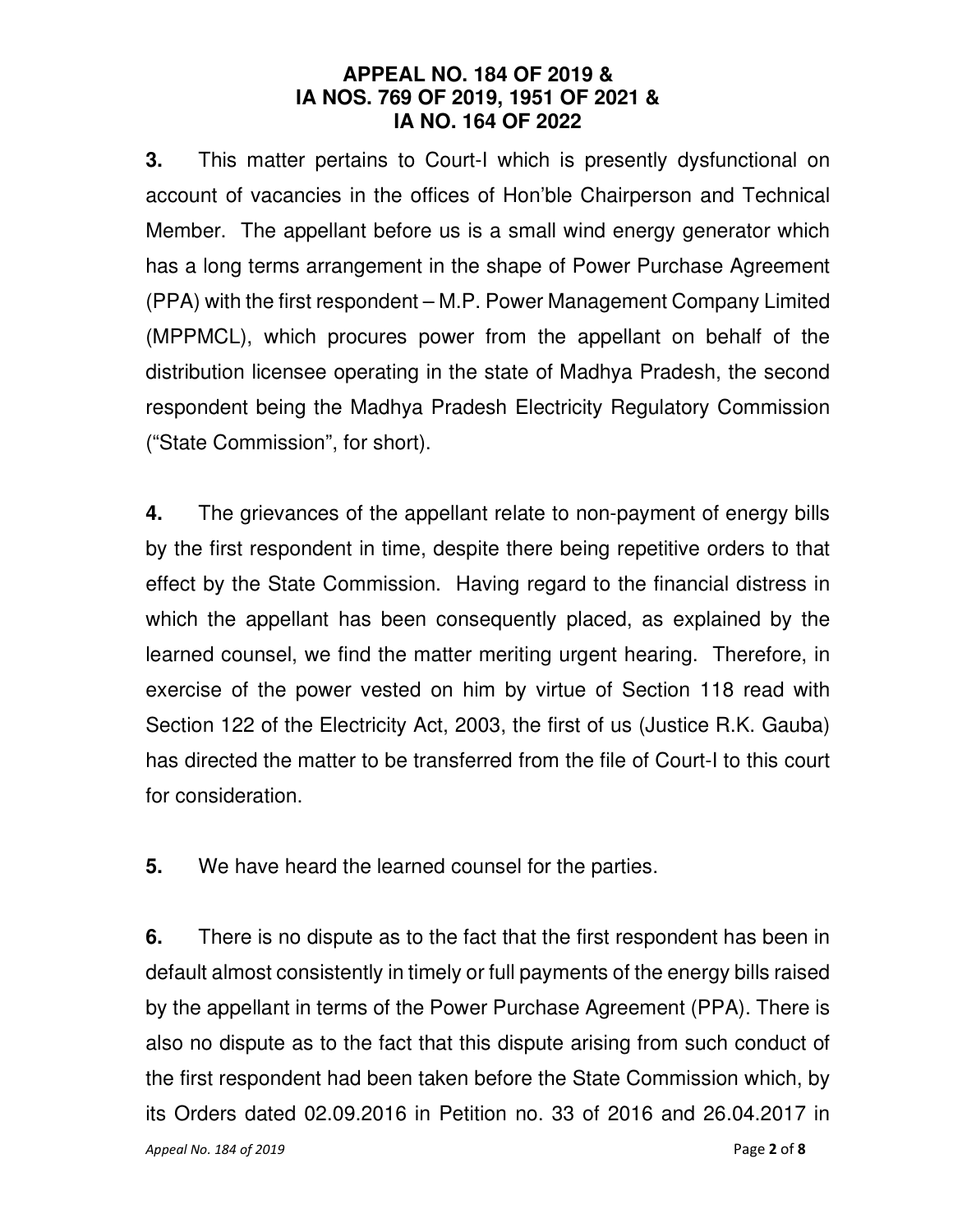Petition no. 60 of 2016, had issued the requisite directions to the first respondent to pay the energy charges in terms of the PPA and the invoices raised in its terms. It appears the said orders were not complied with. This compelled the appellant to approach the State Commission again by Petition registered as Case no. 25 of 2018 invoking its jurisdiction, *inter-alia*, in terms of Section 142 of the Electricity Act, 2003 seeking punishment to be meted out to the first respondent for non-compliance with the directions of the Commission. The prayer clauses in the petition read thus:

- (a) Direct the Respondent to clear all outstanding dues including the payment for DPS of the Petitioner forthwith in terms of the Hon'ble Commission's Orders dated 02.09.2016 and 26.04.2017, the PPAs/tariff order within a specified period of time.
- (b) Direct the Respondent to open letters of credit in favor of the Petitioner to secure the bills issued (i.e. outstanding) and the future bills to be issued by the Petitioner in terms of the Tariff Order dated 02.09.2016;
- (c) Issue show cause notice to the Respondent and initiate penalty proceedings for non-compliance of the order dated 02.09.2016 in Petition no. 33 of 2016 under Section 142 of the EA 2003 and dispose of the same in an expeditious and time bound manner;
- (d) Direct the Respondent to not discriminate against the Petitioner on account of non-waiver of DPS;
- (e) Direct Respondent to pay the cost of litigation and
- (f) Pass any other order/directions that the Hon'ble Commission may deem fit and appropriate under the circumstances
- **7.** The Commission disposed of the petition by its Order dated 25.01.2019, the relevant part whereof read thus:

"15. … The Commission is not agreed with this argument of the respondent because with the delay in the payment of the regular bills, the finances of any company would affect negatively. It is the responsibility of the procurer to ensure timely payment of the bills of the electricity procured as per the provisions of the PPA executed between both the parties. The respondent is not denying or disputing the energy charge bills but they are showing difficulties in timely payment of the bills due to adverse financial situation. Under these circumstances the petitioner may initiate action according to the provisions in the PPA for the event of default by the procurer. Alternatively, both the parties should sit together and mutually come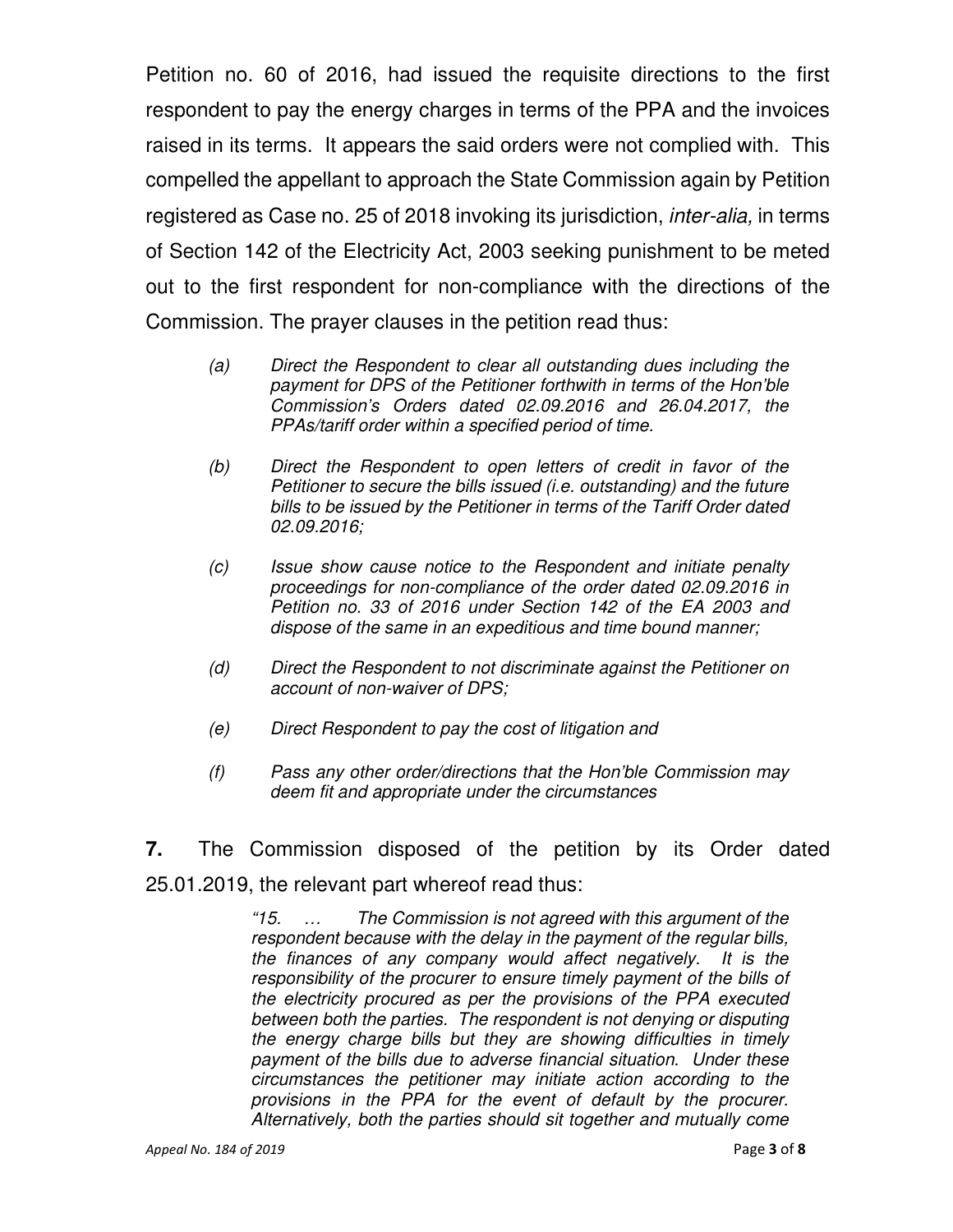out with a way as per the provisions of the PPA executed between them so that in future the issue of timely payment of the energy bills as well as outstanding bills may be resolved amicably. It is a responsibility of the respondent to make best efforts and clear all the outstanding bills as per provisions of the PPA/tariff order in minimum possible time.

16. Both the parties are directed to comply the aforesaid directives and accordingly, the Petition No. 25/2018 stands disposed of.

Ordered accordingly"

**8.** Feeling aggrieved by the above disposition of the prayer, there being no effective relief gained by such proceedings, the appellant has come up before this tribunal for redressal of his grievances.

**9.** We must also note that by Interlocutory Order passed on 02.03.2020, this tribunal directed as under:

> "List the matter for further hearing on 17.03.2020. Meanwhile, we direct the Respondent Holding Company to pay the actual substantial amount from the invoiced bill till date (at least 75%) to the Appellant."

**10.** We are informed that even the letter & spirit of the above direction by interlocutory Order of this tribunal in appeal has not resulted in requisite payments being made, as stated by the learned counsel for the appellant, not even to the extent permitted by us.

**11.** In our view, the approach of the regulator has been hesitant. A State Commission is empowered under the Electricity Act not only to adjudicate upon such disputes but also to enforce its decision to maintain judicial discipline amongst entities within its State. It has, however, been noticed by this tribunal, almost as a pattern, that in most of such claims arising out of default in payments, effective adjudication of dispute is missing. There is a perceptible reluctance on the part of Commissions to prescribe a definite timeline for payment or to take recourse to jurisdiction under Section 142 read with Section 146 of Electricity Act. This invariably has the fall out of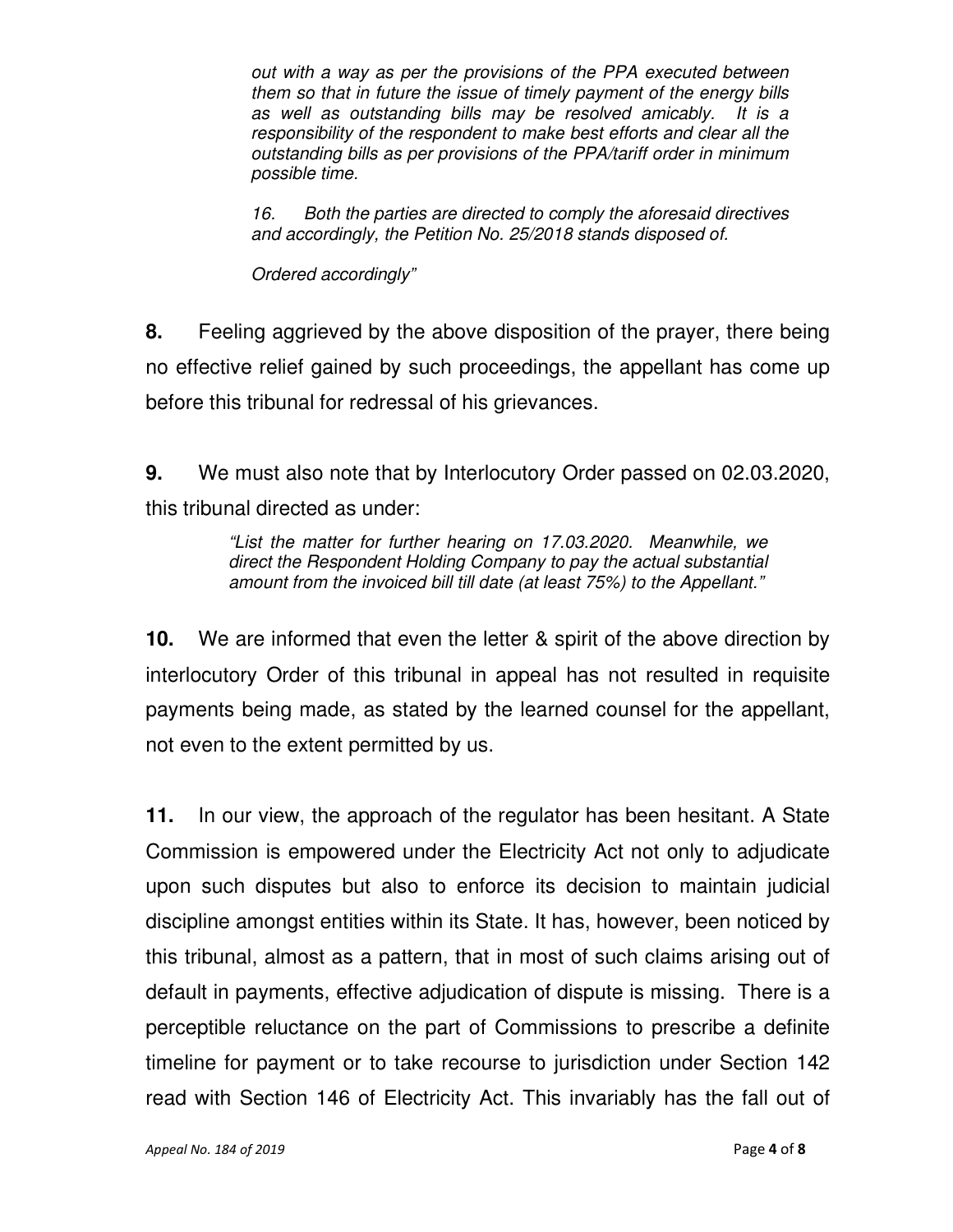compelling the parties seeking enforcement to approach this tribunal by appeals or applications for execution unnecessarily adding to the work at this level. It is not that this tribunal is loath to exercise its powers under the law to execute and enforce binding orders. We would not have, and have never shown, any hesitation in intervening by deploying all possible measures in law to enforce discipline wherever we come across disobedience. But such involvement of this tribunal would not be required if the Commissions were to start showing better control.

**12.** Albeit in slightly different context, in the matter of Maharashtra State Electricity Distribution Co. Ltd v Maharashtra Electricity Regulatory Commission & Ors. (Appeal No. 77/2018) decided by judgment passed on 27.04.2021, this tribunal had the occasion to dwell on deficiency in the powers of the State Commission or failure to enforce discipline and it was observed thus:

> "30. It is the submission of the respondents that since the regulatory commissions under the Electricity Act are forums having "trappings of a civil court" while discharging the function and role of adjudication [Gujarat Urja Vikas Nigam Ltd. v. Essar Power Ltd. (2008) 4 SCC 755; Tamil Nadu Generation & Distribution Corporation Ltd. vs. PPN Power Generating Co. (P) Ltd., (2014) 11 SCC 53; Andhra Pradesh Power Coordination Committee & Drs. v. Lanco Kondapalli Power Ltd & Ors.,(2016) 3 SCC 468] and since Courts have always been considered possessing the power to execute their own orders [State of Karnataka vs. Vishwabharathi House Building Cooperative Society, (2003) 2 SCC 412], the Electricity Act, 2003 may be interpreted to include and incorporate the power vesting in the regulatory authorities to execute by steps such as attachment of accounts, suspension/revocation of license, particularly because the Regulatory Commissions have an overarching regulatory power over licensees, such role impelling them to exercise continuous regulatory supervision over the parties (licensees) especially over tariff. Reliance is also placed on ruling in All India Power Engineering Federation & Ors. vs. Sasan Power Limited & Ors. (2017) 1 SCC 487.

> 32. We agree that the extant practice of decision-making primarily on principles of law concerning claims is not helping in securing timely relief for the parties. It unnecessarily drags them into fresh round of proceedings before the Commission where, as experience shows – ready illustration would be Appeal no. 97 of 2020 decided by us on 05.10.2020 (supra), the party resisting the claim (unjustly) puts forward new arguments so as to distract and dilate, taking it forward by another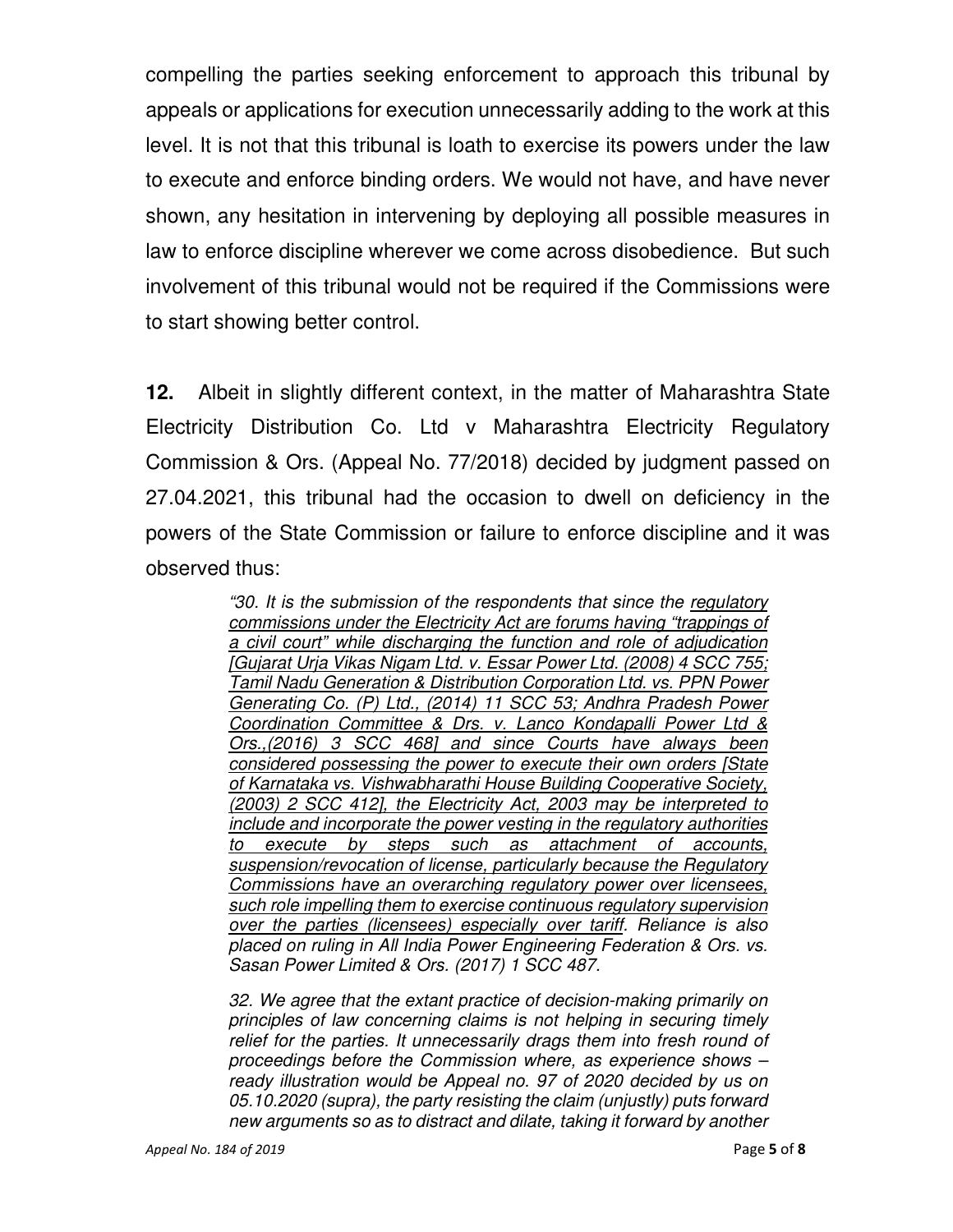round of appeal making it a never-ending process. This - and there can be no dispute in such regard - is neither conducive for the financial health of the sector nor in public interest in as much as the burden when it comes will, more often than not, bring along baggage in the form of carrying cost, an element that will unfortunately be met by the consumer at the end of the supply chain.

33. But, if reforms in such regard as above are to be attempted, they have to be comprehensive and must also cover the adjudicatory process from the level of forum of first instance. If the orders of this tribunal (dealing with appeals) are "executable … as a decree of civil court" [Section 120(3)], there is no reason why similar provision ought not exist on the statute book vis-à-vis the orders passed by the regulatory commission in exercise of its adjudicatory power under the same enactment. It is, however, for the legislature to consider if the regulatory commissions, having "trappings of court", in exercising the adjudicatory process can be expressly conferred with the powers of execution of their own adjudicatory orders, beyond the power to punish for non-compliance under Section 142.

34. There is a need for all concerned to do a re-think on the propriety of the procedure adopted under the existing legal framework. Speaking only of a dispute involving claim for recovery of money, there is nothing stopping the party approaching the regulatory commission to not only quantify its claim but also support it not only by the principle on which it is founded but also by furnishing all necessary details and evidence so that the correctness is tested in the same adjudicatory process. If detailed averments are made in the petition, the law on pleadings would compel the opposite party to respond not only on justification but also, should the claim be found justified, on the arithmetic involved. It is natural that from such pleadings issues of fact would arise for determination. The Regulatory Commissions would be obliged in law, in such a scenario, to answer all issues, not only on principle of law but also the claim on facts which are established. An effective assistance from the learned counsel for the parties would keep the Commission informed of its duty (reference to the spirit of Rule 2 of Order XIV of Code of Civil Procedure, 1908) to adjudicate on all issues in one go, rather than only on questions of law. Insistence on a comprehensive adjudicatory process before the Commissions will ensure its views on the quantification of the claim (which was rejected on principle of law) are available when denial of relief is challenged by appeal before this tribunal."

(Emphasis supplied)

**13.** We understand that the above decision of this Tribunal has been affirmed by the Hon'ble Supreme Court vide its judgment dated 08.10.2021 passed in Civil Appeal No. 1843 of 2021 titled as Maharashtra State Electricity Distribution Co. Ltd v. MERC.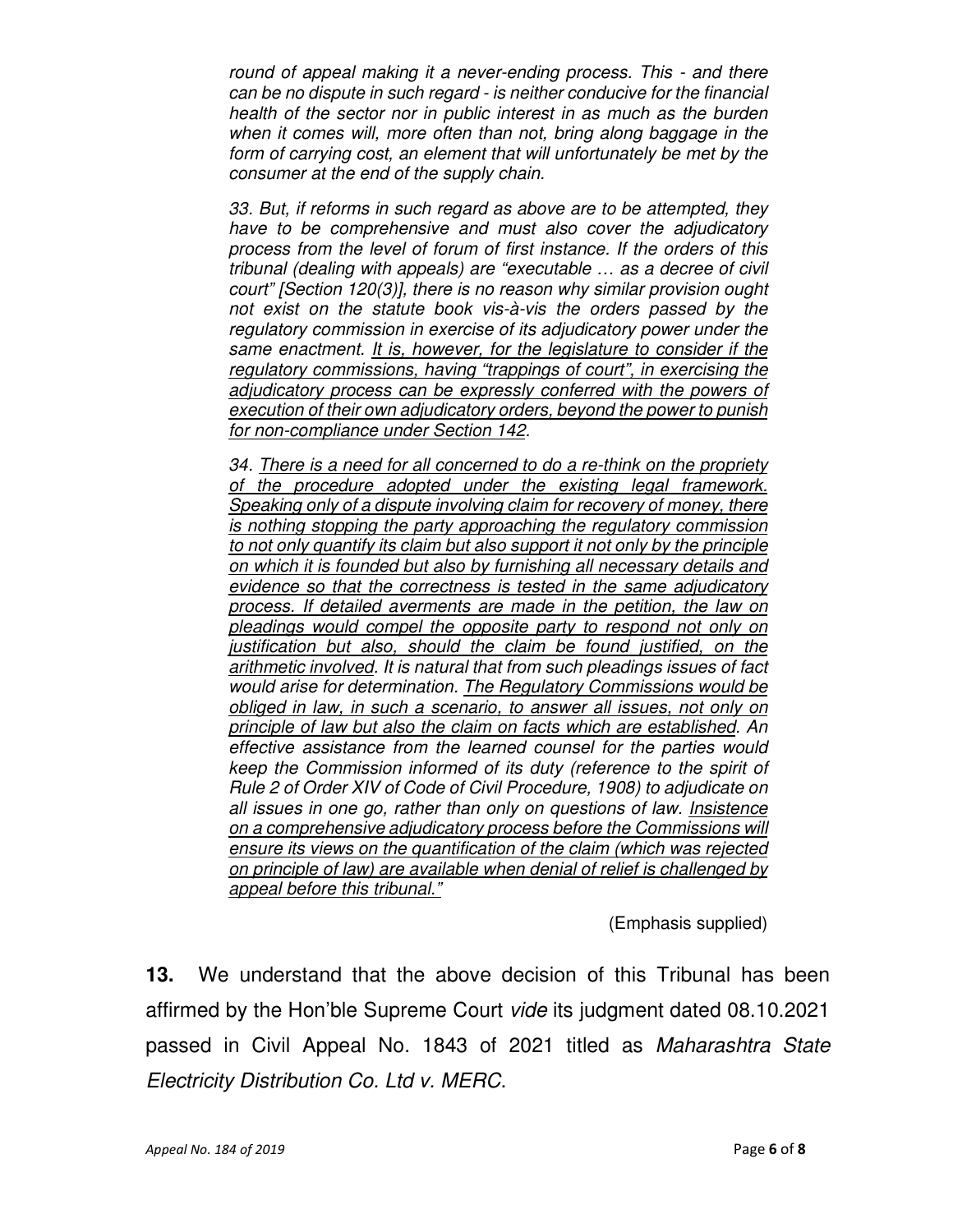**14.** In our considered view, it is incumbent upon the State Commission to also adjudicate, upon such situation being brought to it, whether its order or direction has been complied with or not and if it is established that a case of deliberate or unjustified non-compliance is made out, then consequences inter alia as provided under Sections 142 and 146 of the Electricity Act must follow. The credibility of judicial hierarchical system is founded on the expectation that the respective forum at each level would perform its duties as prescribed in law. Non-exercise of jurisdiction makes the institution suffer and the hallowed objective of expeditious and effective dispute resolution is defeated. There is no reason why the Commissions should shy away from deciding the underlying issues of willful non-compliance reflecting anarchy.

**15.** We see no justification as to why the Commission's order is silent on the prayer under the provision contained in Section 142 of the Electricity Act, 2003. It appears that in the PPA there is possibility of the generator to invoke the relevant clause on account of event of default of this kind by denying the supply of electricity to the procurer. But then, given the small level at which it operates, such recourse would undoubtedly be counter-productive for the appellant since there is strong probability of it being stranded.

**16.** The fact remains that the State agency which is procuring supply cannot make the source from which it procures the electricity for distribution through the licensees operating in the State run dry or be in indefinite wait for the reasonable returns under the contract to be paid to it. The fact that the State Commission had issued directions to the first respondent to make the payments itself creates an onus on the Commission to ensure due compliance therewith. Such directions by a statutory authority cannot be handed out as mere *paper decrees*, if that expression could be employed here. The adjudicatory forum must be in a position to take the matter to the logical end and with that objective in mind it ought not ignore that it is